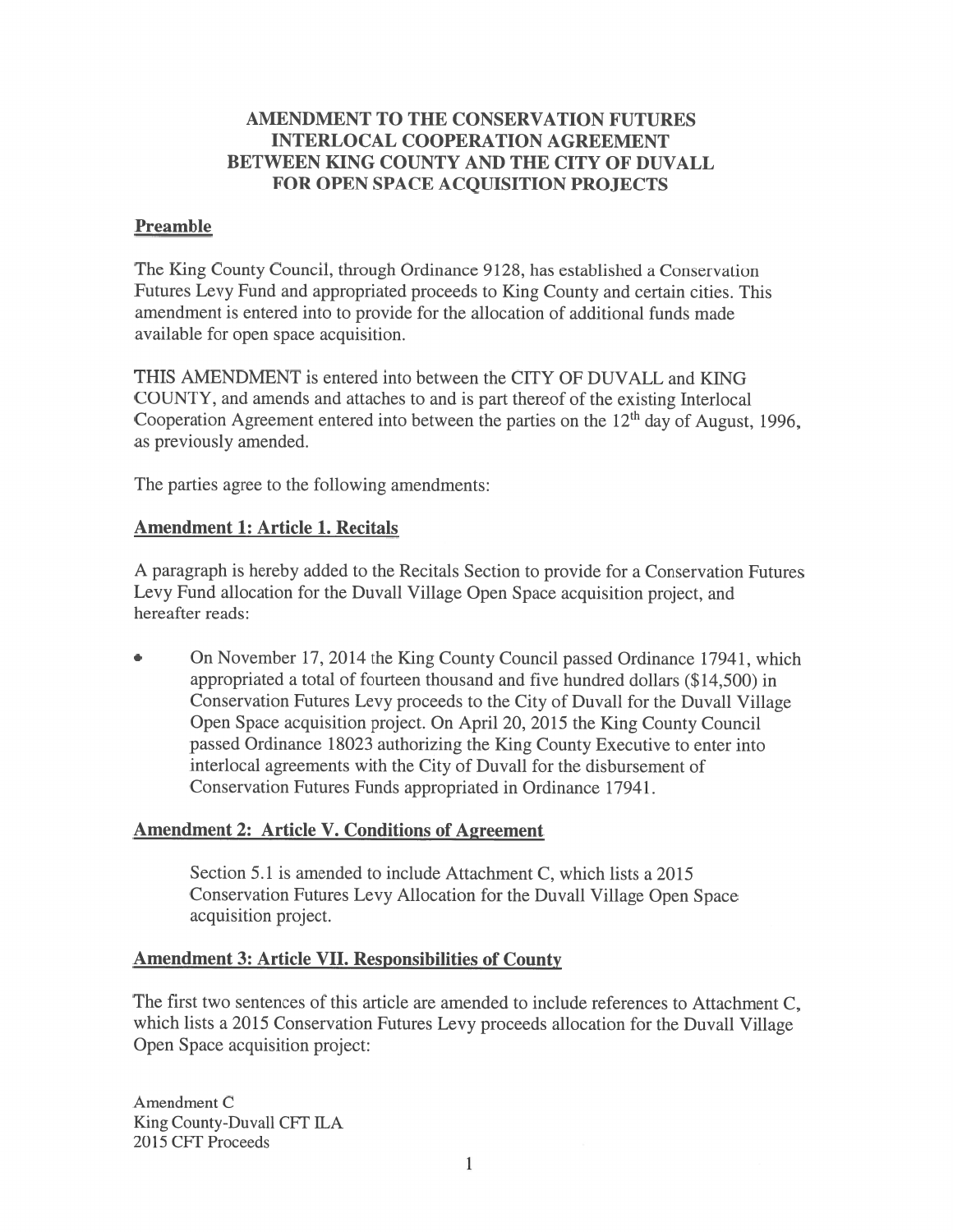Subject to the terms of this agreement, the County will provide Conservation Futures Levy Funds in the amounts shown in Attachments A through C, to be used for the Projects listed in Attachments <sup>A</sup> through C. The City may reques<sup>t</sup> additional funds; however, the County has no obligation to provide funds to the City for the Projects in excess of the total amounts shown in Attachments <sup>A</sup> through C. The County assumes no obligation for the future suppor<sup>t</sup> of the Projects described herein excep<sup>t</sup> as expressly set forth in this agreement.

#### Amendment 4: Attachment C

The Attachments to the interlocal agreemen<sup>t</sup> are hereby amended by adding Attachment C, which is hereby attached to the interlocal agreement, incorporated therein and made <sup>a</sup> par<sup>t</sup> thereof.

In all other respects, the terms, conditions, duties and obligations of both parties shall remain the same as agree<sup>d</sup> to in the Interlocal Cooperation Agreement as previously amended.

This document shall be attached to the existing Interlocal Cooperation Agreement.

IN WITNESS WHEREOF, authorized representatives of the parties hereto have signed their names in the spaces set forth below:

Dow Constantine Amy Octerlander King County Executive Mayor, City of Duvall

Date:  $\sqrt{7/20}$  Date:  $\sqrt{7/20}$ <br>Acting under the authority of Authorized by mot

Approved as to form: Approved as to form:

King County Prosecuting Attorney City Attorne

Amendment C King County-Duvall CFT ILA 2015 CFT Proceeds

KING COUNTY CITY OF DUVALL

, Cekerlan

Authorized by motion of the Ordinance 18023 City Council passed:  $1/7/20$ 

<u>amy Eiden</u> for<br>Dan Satterberg et al. Rachel Turphin Hillar